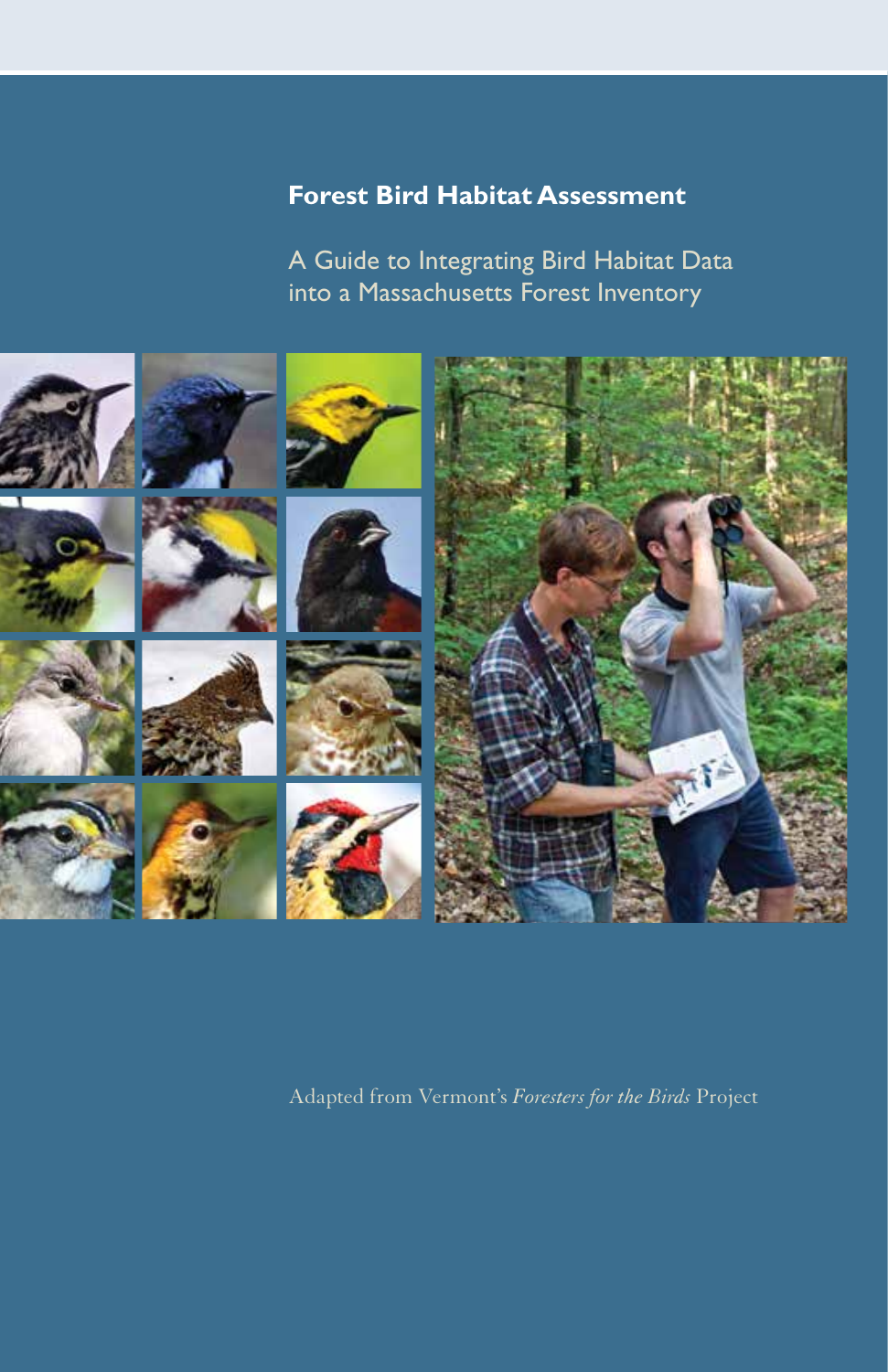# **Introduction**

This publication has been prepared to assist foresters interested in silviculture that integrates timber and songbird habitat management in northern hardwood and associated forest stand types in Massachusetts. Information provided here is intended to support both the creation of Stewardship and Current Use (Ch61, Ch61A, Ch61B) forest management plans and subsequent implementation of on-the-ground, stand-level management activities that can benefit breeding bird populations while producing timber products.

The Vermont *Foresters for the Birds* project was a collaborative partnership between the Vermont Department of Forests, Parks, and Recreation and Audubon Vermont. The Vermont toolkit documents were developed over a period of two years by staff of these two organizations in collaboration with over 100 foresters participating in the project.

The Massachusetts toolkit has been adapted for the northern hardwood forest type in Massachusetts from the Vermont *Foresters for the Birds Toolkit* in consultation with Audubon Vermont. This document is intended to be used in conjunction with its two companion documents: *Silviculture with Birds in Mind: Options for Integrating Timber and Songbird Habitat Management in Northern Hardwood Stands in Massachusetts* and *Birds with Silviculture in Mind: Birder's Dozen Pocket Guide for Massachusetts Foresters*.

We assume users of these documents already have at least some experience in silviculture for timber production and an interest in managing for bird habitat as well. Our purpose is to provide relevant bird information and guidance on integrating bird habitat management concepts with accepted and widely applied forest inventory practices.

# **Massachusetts Forest Birds**

About 200 species of birds breed in Massachusetts every year. Identifying all of them by sight and sound is a daunting task, even for expert birders. A simpler starting point for those interested in managing with birds in mind is the Massachusetts Birder's Dozen.

The Birder's Dozen is twelve of the 40 breeding forest birds that have been identified by National Audubon as being high priorities for protection in Massachusetts and the northeast.

# **Habitat Quality**

Massachusetts' forests are among the world's most diverse and productive for breeding birds and generous amounts of forest habitat are available in our region. A high-quality breeding habitat for any given species is one where individuals survive and reproduce successfully. For forest birds, the ability to survive and breed is often related to the presence of specific forest structural conditions or attributes, such as those that provide nest sites, food and foraging substrates, singing perches, and cover from predators.

Many forest birds can be found inhabiting a wide range of conditions during the breeding season. Nonetheless, not all forest habitats are created equal. Sole reliance upon the presence or absence of a particular species as a way to assess habitat quality is not recommended because detection may be limited by survey effort and time of year; also, the mere presence of a species does not necessarily represent successful breeding.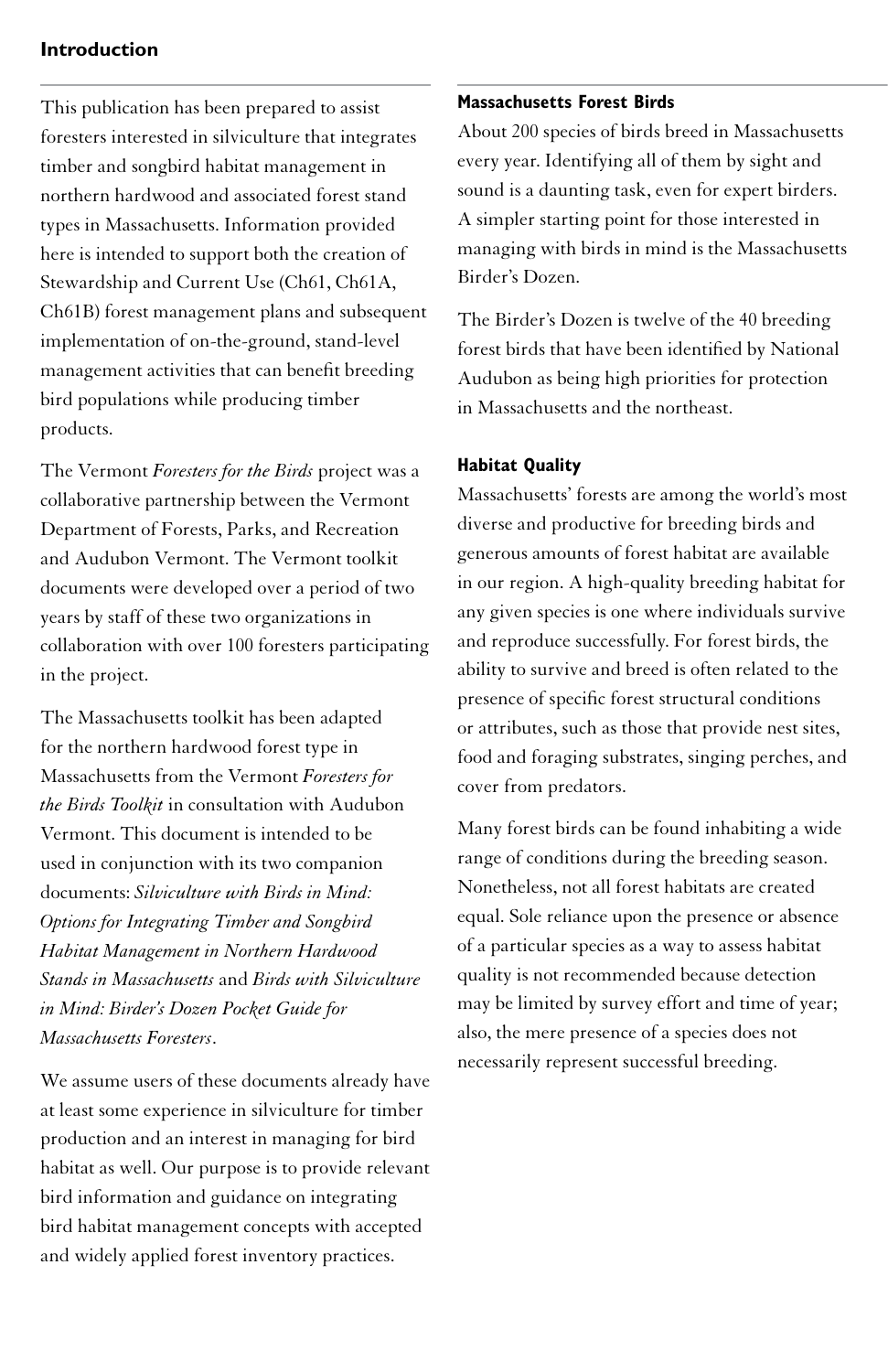# **Landscape Level Considerations**

Landscape composition and configuration around a forest stand(s) or property may affect stand level habitat quality. For example, birds nesting in forest stands adjacent to open areas may be subject to nest parasitism by Brown-headed Cowbirds. Although some landscape level influences are difficult to address through stand level forest management, they deserve attention. We recommend that forest managers consider landscape composition (the proportion of different land uses and forest ages) and configuration (size, shape, arrangement, and relative position of different land uses and forest ages) on the parcels and landscapes on which they work. A full explanation of these factors' relevance to habitat quality for forest birds is beyond the scope of this document.



*Landscape composition and configuration around a property may afffect stand level songbird habitat quality.*

#### **Using this Guide**

This guide provides background information and tips for understanding how information foresters already are collecting during their forest inventory is relevant to forest birds – as well as suggestions for additional features to pay attention to during your timber cruise. The descriptive data collected during inventory can be used to assess the habitat quality of a forest stand or stands and identify habitat attributes that could be enhanced through or protected during timber management activities.

This guide is organized around nine habitat attributes which are linked to habitat quality for one or more priority bird species. We explain the *function* of each habitat attribute and offer tips on how each might be measured, if the measurement is not already captured in a standard timber cruise. We created this guide in response to foresters' interest in evaluating habitat quality based on stand conditions as seen from the center of a prism plot, which may encompass an area of ¼ - ½ acre. There is no single right way to collect this habitat information. Each forester will have a system that integrates best with his or her own forest inventory protocol.

The bird habitat information featured in this guide is primarily qualitative and descriptive. Although some attributes may include quantitative measures, they are not intended to provide numerical indices of habitat quality.

# **Acknowledgements**

*Funding for adapting this publication to Massachusetts was provided through the DCR Working Forest Initiative. Thanks to Jim Shallow, Kristen Sharpless, and Steve Hagenbuch at Audubon Vermont for their help in adapting these documents.*

*The original project on which this publication was based was supported by the Northeastern Area State and Private Forestry, U.S. Forest Service and TogetherGreen, a National Audubon program with funding from Toyota. Photos provided courtesy of Aaron Worthley, Kristen Sharpless, Steve Hagenbuch, Roy Pilcher, Charley Eiseman, David Larson, John Harrison, Sheila Carroll, Mark Thorne, Wendy Sweetser Ferris, and Richard Johnson.*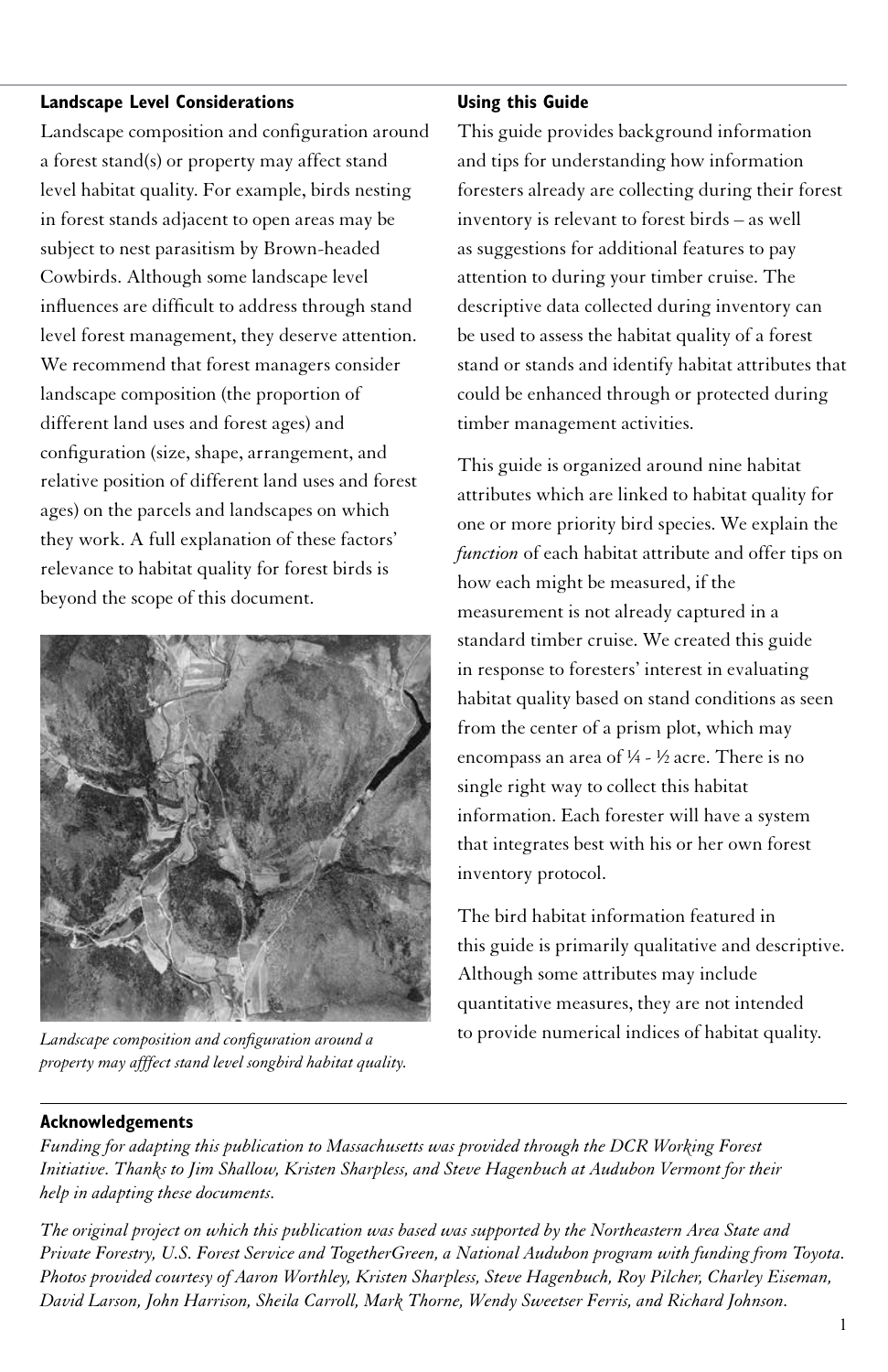Live vegetation in the 1-5 ft. height range, including tree seedlings and saplings, shrubs, and herbaceous vegetation.

#### **Function for Forest Birds**

High stem and foliage densities of woody plants in this forest layer provide potential nest sites, foraging substrates, and protective cover. Standwide coverage is desirable but not necessary; well distributed patches are sufficient. Herbaceous plants may also be used by songbirds for foraging and nesting, but generally less so than woody plants. Species in this layer frequently used by birds include sugar maple, American beech, hobblebush, red spruce, *Rubus* spp., and striped maple.

Black-throated Blue Warbler and Wood Thrush place nests in this layer, and Canada Warbler and Veery tend to nest on or near the ground, concealed by dense understory growth. The best breeding habitats for Mourning Warbler and Chestnut-sided Warbler are patches of dense, low growth with <30% overstory cover in patches >1 acre in size (early-successional habitat conditions).

#### **Inventory Integration Tips**

When evaluating commercial regeneration at a plot, simultaneously evaluate density of all vegetation in the understory layer – whether shrubs, commercial species, or non-commercial species.

Note whether distribution is even or patchy at and between plots.

When inventorying during leaf-off, evaluate foliar density by trying to visualize what it would look like during leaf-on when nesting occurs.

References: *DeGraaf and Yamasaki 2001, Falls and Kopachena 2010, Holmes et al 2005, Holway 1991, Lambert and Faccio 2005, Reynolds and Mills 1981, Tate 1970*



**low function**

**high function**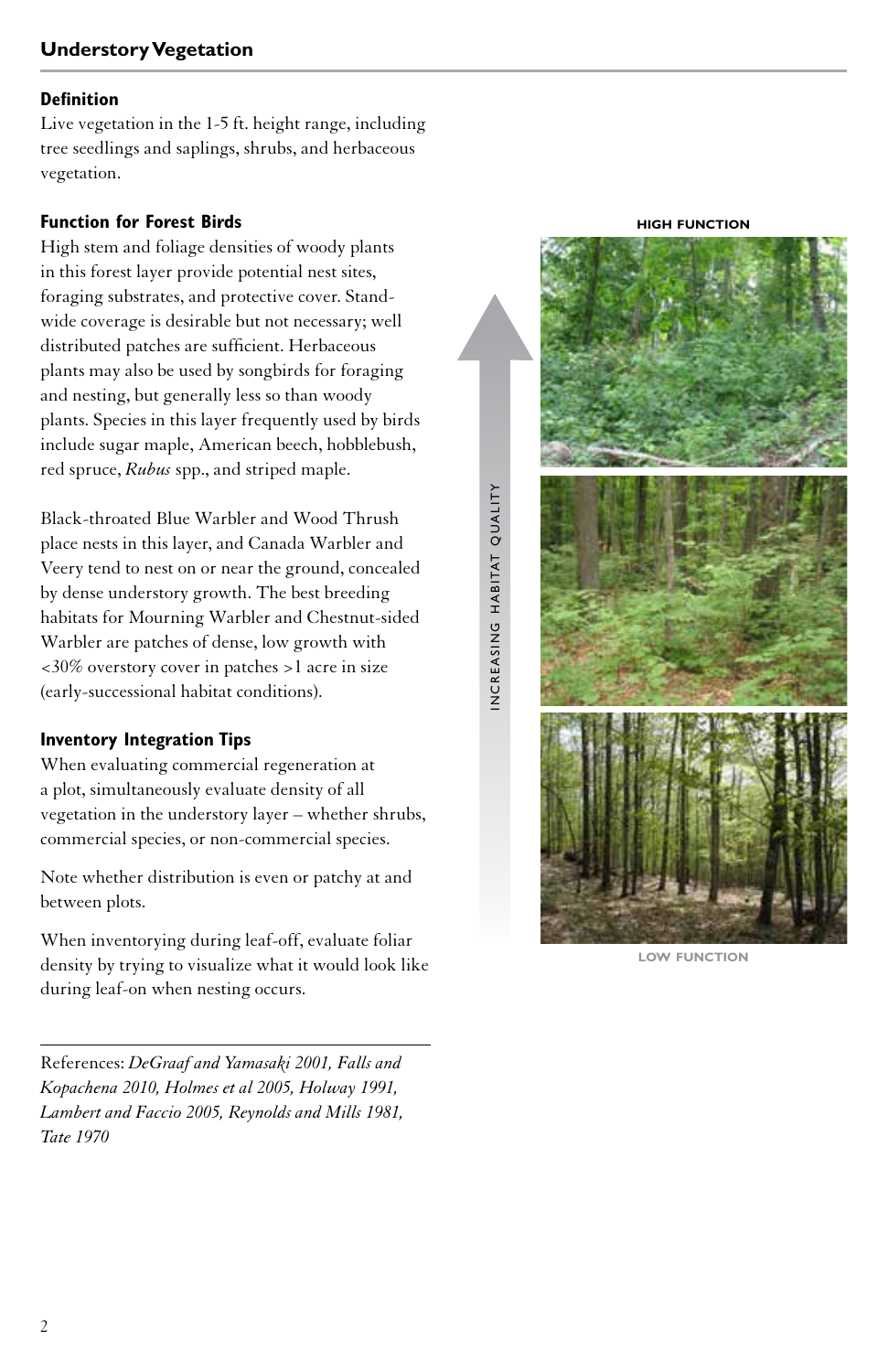Live, woody vegetation in the 6-30 ft. height range including trees and shrubs.

# **Function for Forest Birds**

High stem and foliage densities of woody plants in this forest layer provide potential nest sites, foraging substrates, and protective cover. Standwide coverage is desirable but not necessary; well distributed patches are sufficient. The majority of priority bird species nest and/or forage within the 1-30 ft. layer of the forest. Nests of Wood Thrush, American Redstart, Black-throated Green Warbler, and Blue-headed Vireo are most commonly found in the midstory level.

# **Inventory Integration Tips**

When evaluating commercial regeneration at a plot, simultaneously evaluate density of all vegetation in the midstory layer – whether shrubs, commercial species, or non-commercial species.

Note whether distribution is even or patchy at and between plots.

When inventorying during leaf-off, evaluate foliar density by trying to visualize what it would look like during leaf-on when nesting occurs.

References: *DeGraaf and Yamasaki 2001, Hoover and Brittingham 1998, James 1998, Morse and Poole 2005, Sallabanks 1998*



**low function**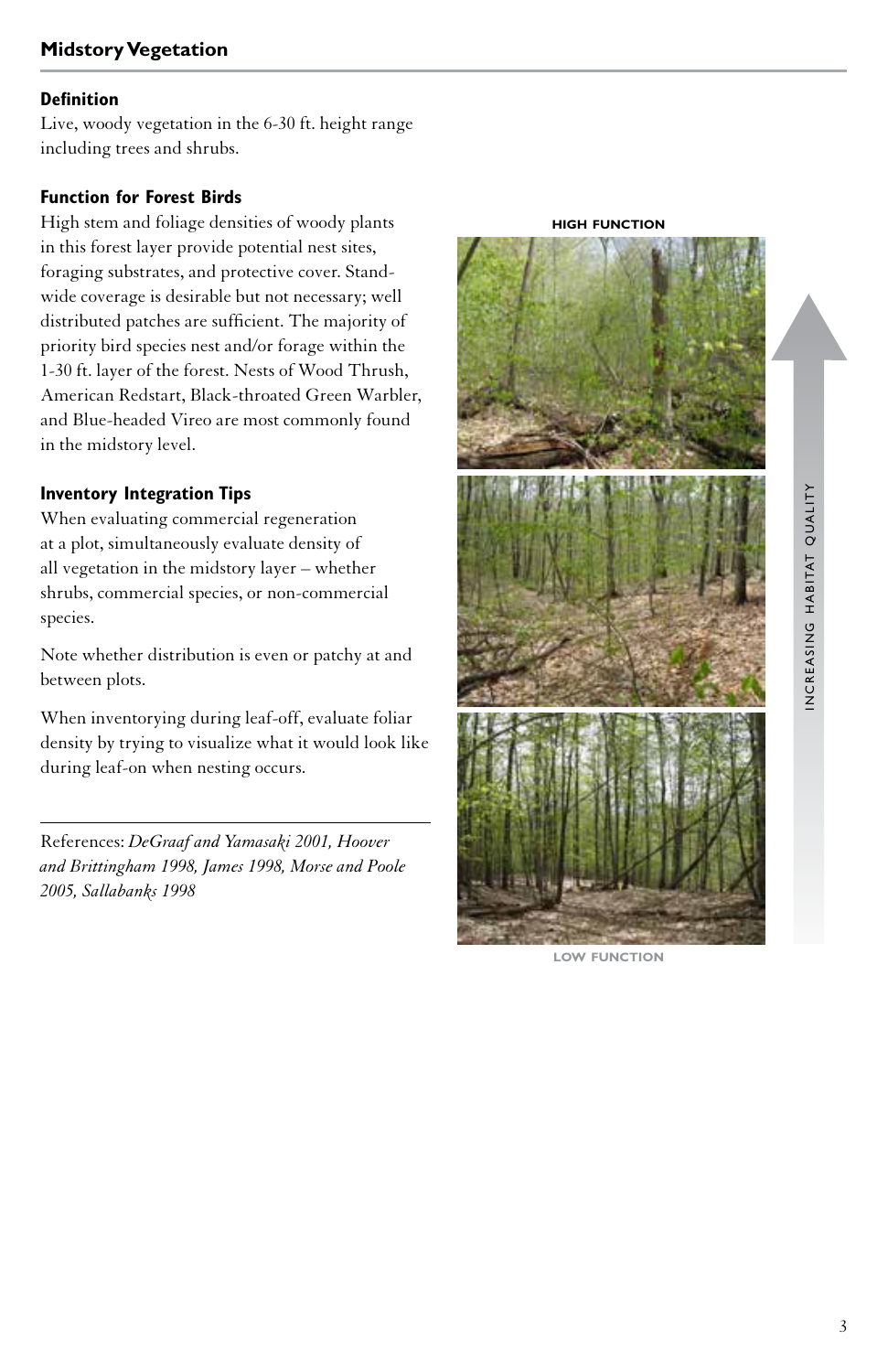Coarse woody material (CWM) is downed logs and branches >4 in. diameter. Fine woody material (FWM) is limbs and branches <4 in diameter including slash.

#### **Function for Forest Birds**

CWM provides perch sites for singing (e.g. by Ovenbird) and other male courtship displays, and provides habitat for the insects and other arthropods that are a significant part of the breeding season diet of many birds. Ruffed Grouse tend to use CWM >8 in. diameter as drumming perches. When aggregated in piles (slash piles) FWM offers a nesting substrate and cover for Whitethroated Sparrows and Veeries. Individual pieces have minimal habitat value.

#### **Inventory Integration Tips**

Note decay stage of CWM. Sound pieces provide greater habitat function than soft material.

Note if fine woody debris is scattered or aggregated.

References: *DeGraaf and Yamasaki 2001, Falls and Kopachena 2010, Johnsgard and Maxon 1989, Van Horn and Donovan 1994, VT Dept Fish and Wildlife 2007*



**Coarse Woody Material**

i n c r e a s i n g h a b i tat q ua l i t y

NCREASING HABITAT QUALITY

i n c r e a s i n g h a b i tat q ua l i t y

INCREASING HABITAT QUALITY

**low function**

# **high function Fine Wood Material**



**low function**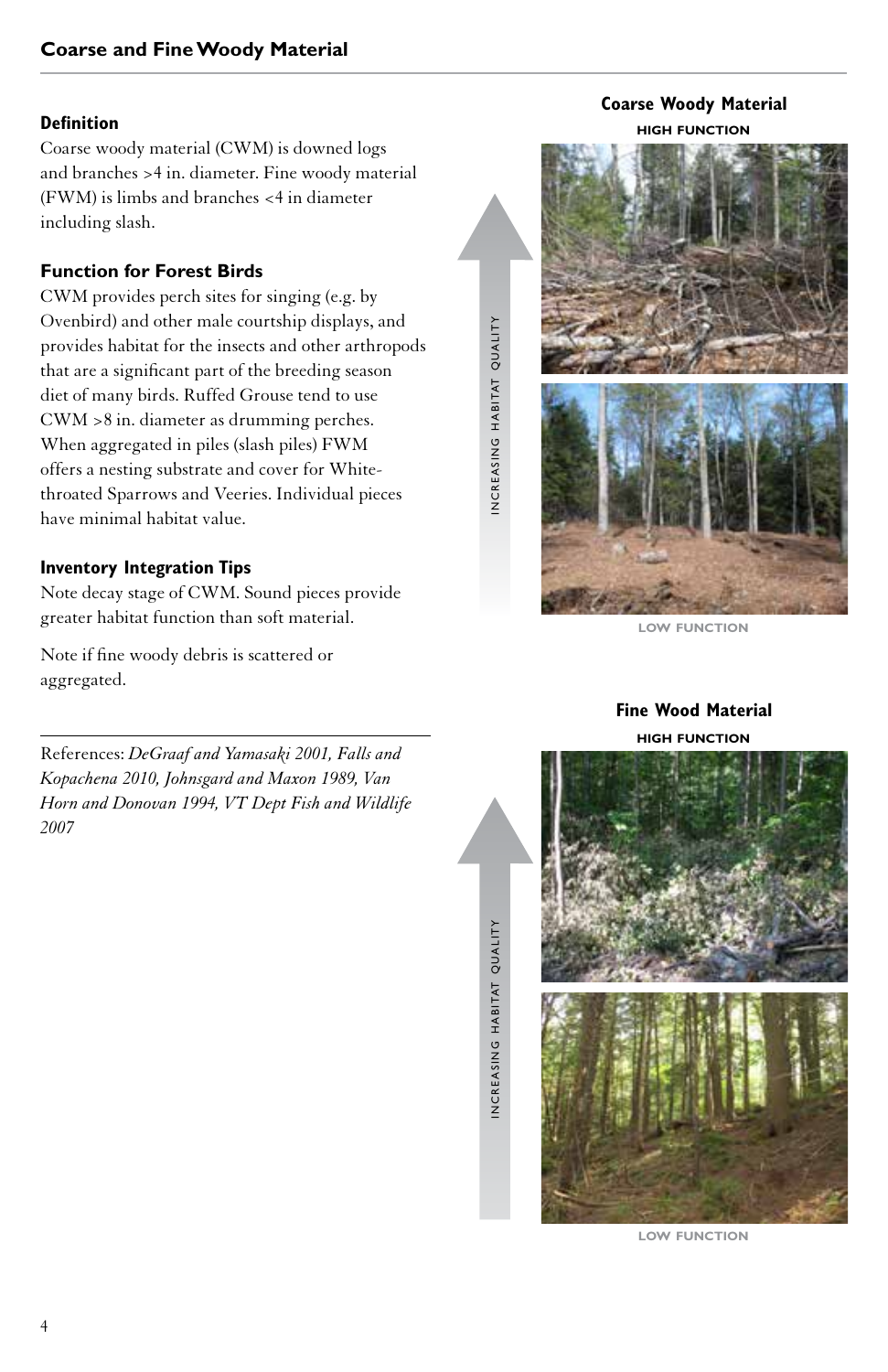Snags are standing dead or partially dead trees that are relatively stable. Cavity trees may be alive or dead.

# **Function for Forest Birds**

Snags provide opportunities for nesting cavity excavation by Yellow-bellied Sapsuckers and Northern Flickers, and existing cavity trees provide potential nesting cavities for Chimney Swifts. Aspen and birch species are frequently chosen as trees to excavate. Cavities are often made in trees with the heartwood decay fungus *Phellinus tremulae (Fomes igniarius var. populinus)* and *Fomes fomentarius* and sapwood decay fungi *Trichaptum biformis* and *Traemetes versicolor*. Suggested targets for snags and cavity trees combined are ≥ 6 per acre, with one tree >18 in. DBH and 3 >12 in. DBH. Branches on snags may be used as foraging perches and nest sites.

## **Inventory Integration Tips**

Include snags and cavity trees in tally at plot. Indicate whether trees are dead or alive and whether cavities are present.

Qualitatively assess snag and cavity tree abundance between plots: low (overall low abundance of any snags or cavity trees), moderate (snags and cavity trees present, but of small diameter(s) or minimal abundance of snags and cavity trees of target diameters), and high (abundance of target diameter snags and cavity trees).

Make special note of aspen and birch snags and cavity trees.

aspen cavity tree with yellow-bellied sapsucker nest cavity



YELLOW BIRCH SNAG

References: *Flatebo et al 1999, Kilham 1971, NH Forests Sustainability Standards Work Team 1997*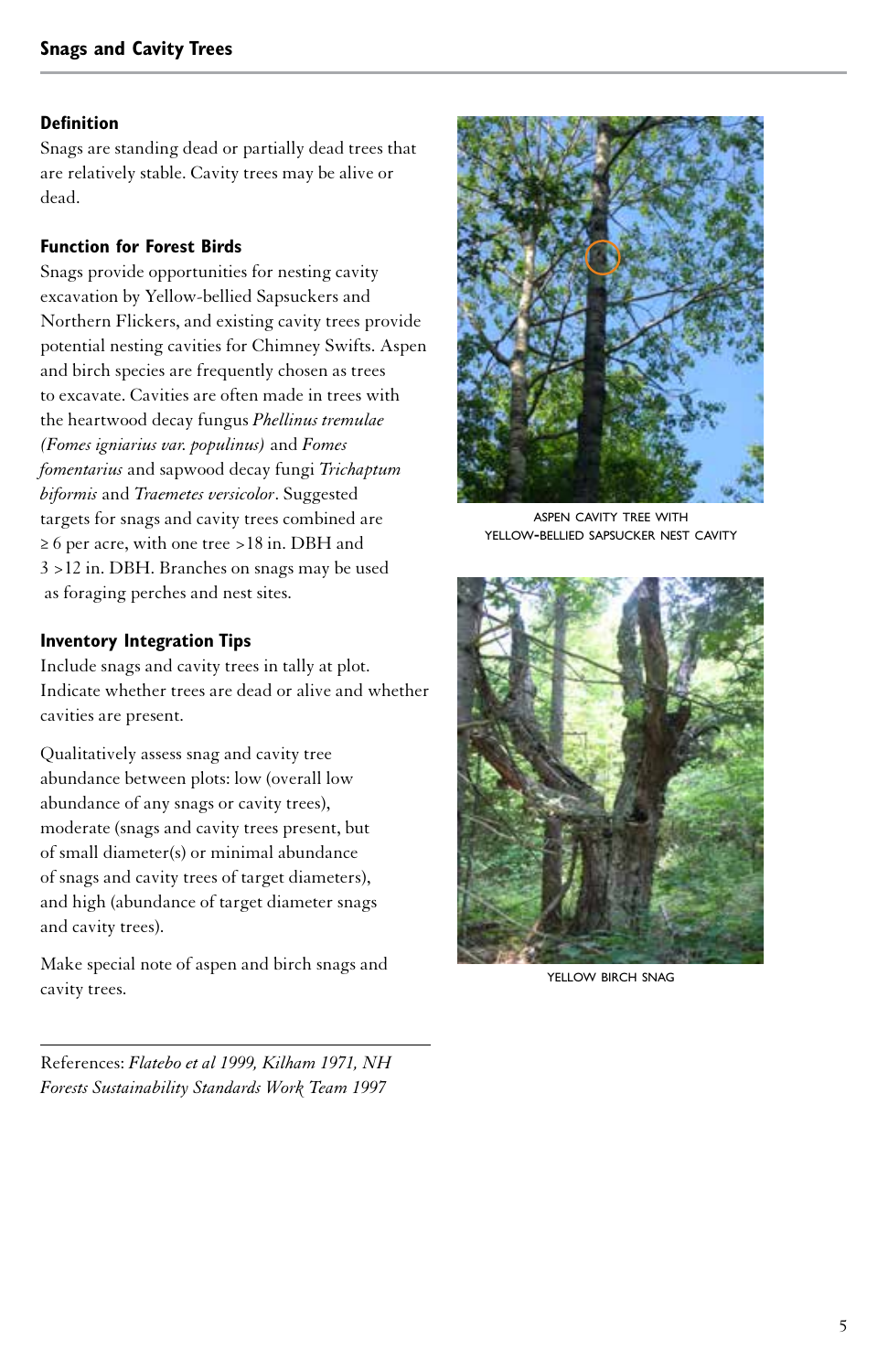# **Deciduous Leaf Litter**

# **Function for Forest Birds**

An abundant layer of moist leaf litter is home to an array of insects, mites, and spiders. These arthropods make up a significant component of Ovenbird, Veery, and Wood Thrush diets during the breeding season. Ovenbirds also rely upon a deep layer of deciduous litter for constructing their ground nests, and nest site selection is strongly associated with this habitat variable. For these reasons the period from early May-late July is the best time to assess litter conditions.

#### **Inventory Integration Tips**

Assess leaf litter within a 5 ft. radius of plot center.

Qualitative ranking of present or absent should be sufficient to assess function for priority birds.

Leaf litter thickness varies with season; it is thickest in fall and may decompose over the following growing season until it is absent.

References: *Bevier et al 2005, Burke and Nol 1998, Roth et al 1996*

# **Canopy Height**

# **Function for Forest Birds**

Canopy height influences nesting site potential for priority birds in both young, regenerating (early-successional) and mature (mid-late successional) forest habitat. For birds that nest in early-successional habitats – such as Chestnutsided Warbler and Mourning Warbler – once the regeneration attains a height of approximately 20 ft. overall conditions are no longer suitable as nesting habitat. For mature forest nesting birds, including Wood Thrush and Blackburnian Warbler, nest site selection is strongly associated with increasing canopy height.

References: *DeGraaf and Yamasaki 2001, Hoover and Brittingham 1998, Morse 1976*



ovenbird nest built from leaf litter



low canopy cover makes this young forest suitable for birds that breed in early-successional habitat.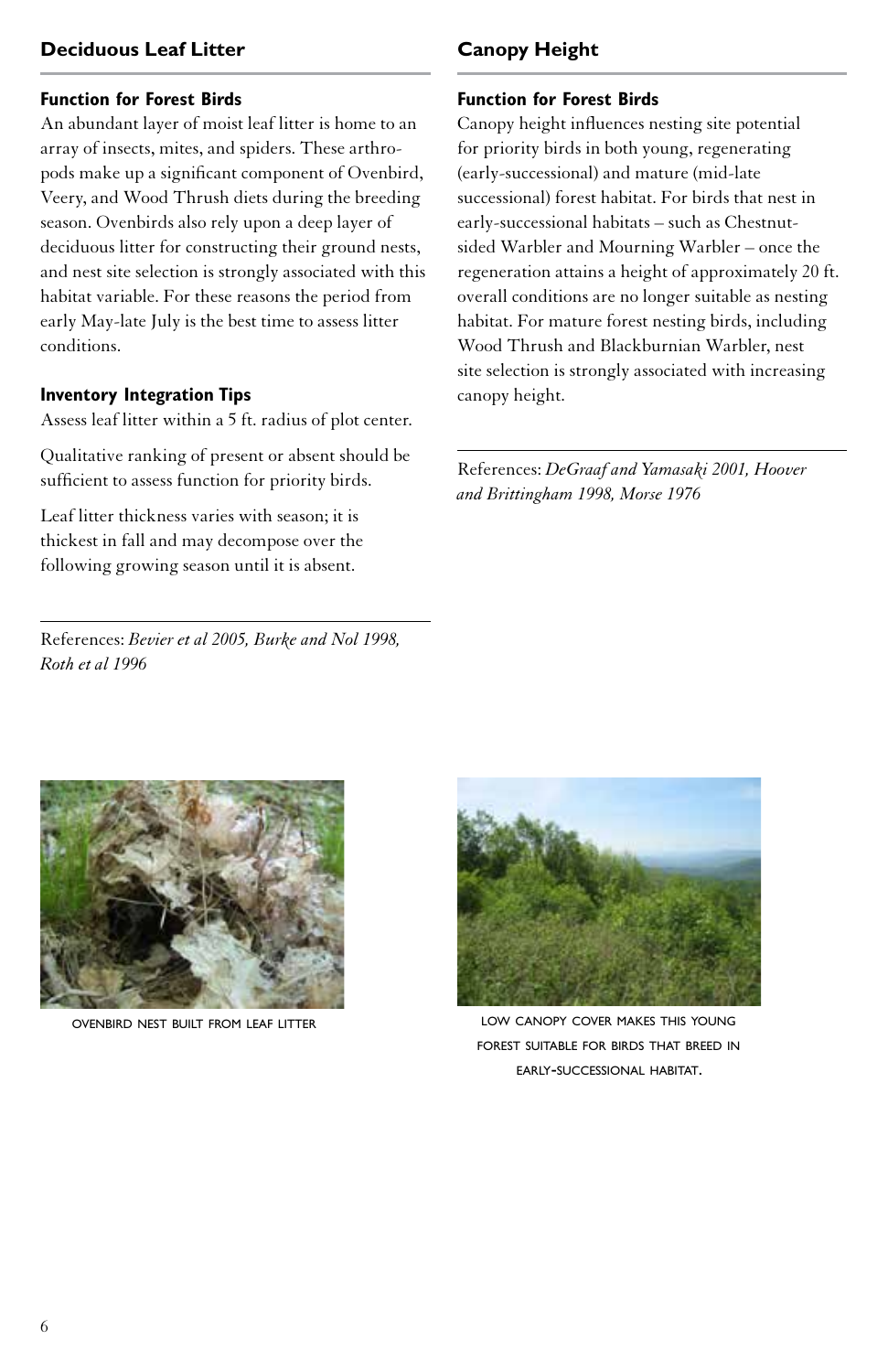# **Canopy Closure of Dominant and Co-Dominant Trees**

#### **Function for Forest Birds**

Forest stands of ≥ 1 acre with an open canopy (<30% closure) are likely to provide earlysuccessional habitat conditions. An intermediate canopy (30-80% closure) often promotes advance regeneration and shrub development suitable for understory and midstory-nesting birds. Canopy closure tends to be inversely proportional to understory development.

# **Inventory Integration Tips**

Consider using three categories when describing canopy closure; open (<30%), intermediate (30-80%), and closed (>80%).

Describe canopy closure as observed within a 20 ft. radius from prism plot center.

Overall canopy closure description on a property is likely to be a mix of categories.

References: *Thompson and Capen 1988*

| Canopy Closure > | Open (<30%)            | Intermediate (30-80%)       | Closed $(>80%)$                     |
|------------------|------------------------|-----------------------------|-------------------------------------|
| $S$ pecies $>$   | Nashville Warbler      | Black-throated Blue Warbler | <b>Black-throated Green Warbler</b> |
|                  | White-throated Sparrow | Veery                       | Scarlet Tanager                     |
|                  | Chestnut-sided Warbler | Canada Warbler              | Blue-headed Vireo                   |
|                  | American Woodcock      | American Redstart           | Blackburnian Warbler                |
|                  | Mourning Warbler       |                             |                                     |

#### **Canopy Closure Classes and Associated Priority Species**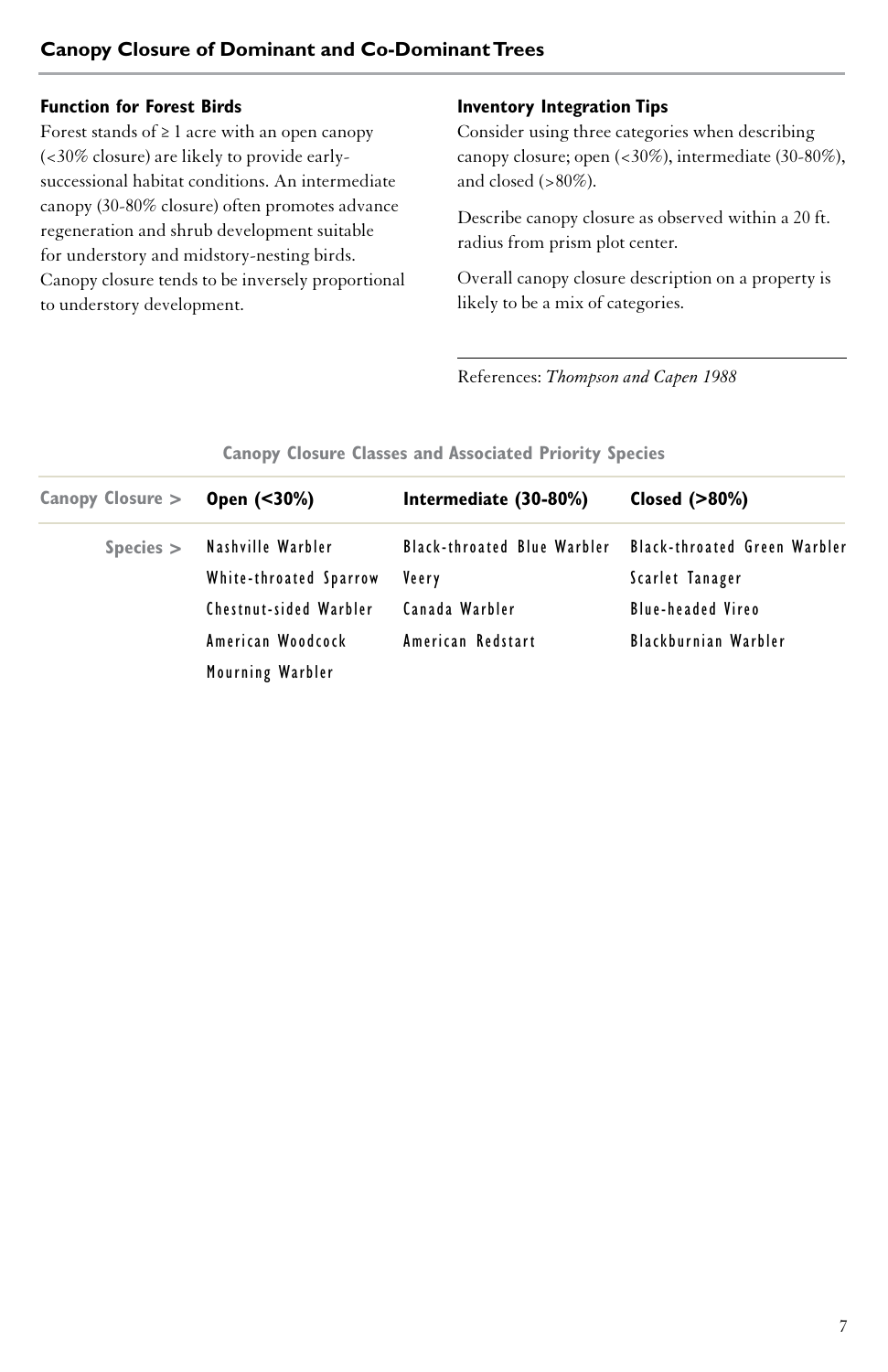# **Rocky Bottom Streams**

# **Function for Forest Birds**

Rocky or gravelly bottomed streams within a forest matrix may support nesting Louisiana Waterthrush. This warbler nests in cavities under steep streamside banks or in upturned roots of a fallen tree over or near water.

#### **Inventory Integration Tips**

Note presence within and between inventory plots.

References: *DeGraaf and Yamasaki 2001, Mattsson et al 2009*



# **Atlantic Flyway Eastern Forest Priority Birds Breeding in Massachusetts**

Wood Thrush Northern Parula Canada Warbler Blackburnian Warbler American Woodcock Black-throated Green Warbler Chestnut-sided Warbler Ovenbird Veery Yellow-bellied Flycatcher Eastern Wood-Pewee Northern Flicker Purple Finch White-throated Sparrow Yellow-bellied Sapsucker Mourning Warbler American Redstart Magnolia Warbler

# wetlands provide babitat for American Woodcock and Alder Flycatcher. References: *Chase et al 2009, Lambert and Faccio 2005*

**Forested Wetlands**

**Function for Forest Birds**

Forested wetland communities such as red maple-nothern white cedar swamps and sprucefir-tamarack swamps provide breeding habitat attributes important to Canada Warbler and Yellow-bellied Flycatcher. Among these attributes are low average canopy height and abundance of ground cover, primarily ferns and shrubs. Structurally complex forest floors with hummocks, rootballs, and downed woody debris provide concealment for nests and young. Shrub-dominated



Black-throated Blue Warbler Alder Flycatcher Chimney Swift Nashville Warbler Ruffed Grouse Swamp Sparrow Louisiana Waterthrush Blue-headed Vireo Blackpoll Warbler Scarlet Tanager Black-and-white Warbler Eastern Towhee Northern Saw-whet Owl Dark-eyed Junco Least Flycatcher White-eyed Vireo Red-shouldered Hawk Blue-winged Warbler

Tufted Titmouse Carolina Wren Red-bellied Woodpecker Pine Warbler

# **Birders Dozen**

Black-and-white Warbler Black-throated Blue Warbler Black-throated Green Warbler Canada Warbler Chestnut-sided Warbler Eastern Towhee Eastern Wood-Pewee Ruffed Grouse Veery White-throated Sparrow Wood Thrush Yellow-bellied Sapsucker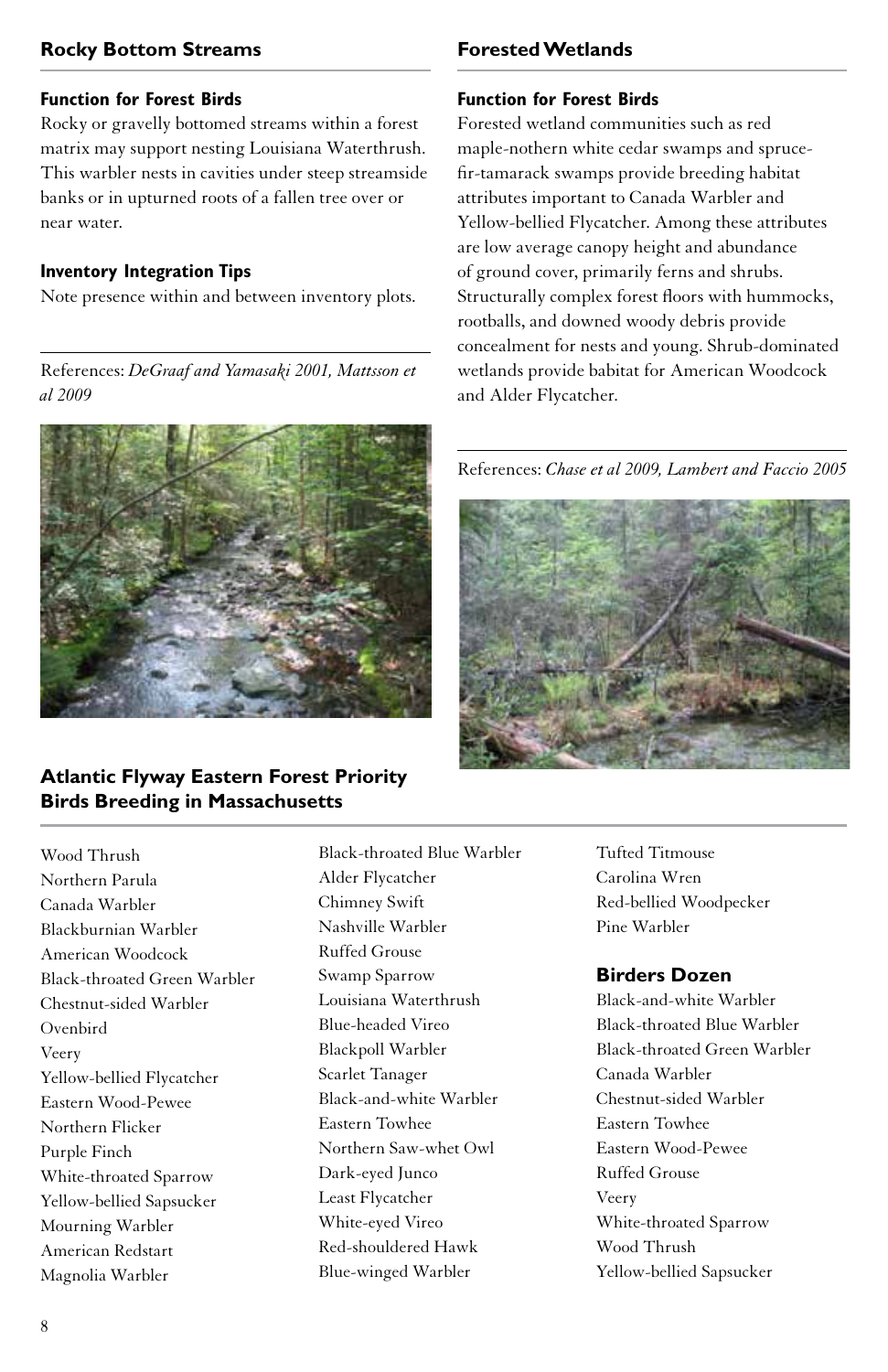# **References**

- Hagenbuch, S., K. Manaras, J. Shallow, K. Sharpless, J. Shallow, and M. Snyder. 2011. Forest Bird Habitat Assessment: A Guide to Integrating Bird Habitat Data into a Vermont Forest Inventory. Audubon Vermont and the Vermont Department of Forests, Parks and Recreation.
- Bevier, L.R., A. F. Poole and William Moskoff. 2005. Veery (Catharus fuscescens), The Birds of North America Online (A. Poole, Ed.). Ithaca: Cornell Lab of Ornithology; Retrieved from the Birds of North America Online: http://bna.birds.cornell.edu/bna/species/142.
- Burke, D.M. and E. Nol. 1998. Influence of food abundance, nest-site habitat, and forest fragmentation on breeding ovenbirds. The Auk, Vol. 115, No. 1, pp. 96-104.
- Chase, J.F, S.D. Faccio, and A.Chacko. 2009. Canada Warbler Habitat Use of Northern Hardwoods in Vermont. Northeastern Naturalist 16(4):491–500
- DeGraaf, R.M. and M. Yamasaki. 2001. New England Wildlife: Habitat, Natural History and Distribution. University Press of New England, Hanover, NH.
- Falls, J. B. and J. G. Kopachena. 2010. White-throated Sparrow (Zonotrichia albicollis), The Birds of North America Online (A. Poole, Ed.). Ithaca: Cornell Lab of Ornithology; Retrieved from the Birds of North America Online: http://bna.birds.cornell.edu/bna/species/128.
- Flatebo, G., C.R. Foss and S. K. Pelletier. 1999. Biodiversity in the forests of Maine: guidelines for land management. C.A. Elliott, ed. Univ. of Maine Coop. Extension. UMCE Bulletin # 7147.
- Holmes, R. T., N. L. Rodenhouse and T. S. Sillett. 2005. Black-throated Blue Warbler (Dendroica caerulescens), The Birds of North America Online (A. Poole, ed.). Ithaca: Cornell Lab of Ornithology; Retrieved from the Birds of North America Online: http://bna.birds.cornell.edu.bnaproxy.birds.cornell. edu/bna/species/087
- Holway, D.A. 1991. Nest-Site Selection and the Importance of Nest Concealment in the Black-Throated Blue Warbler. The Condor 93(3):575-581 Hoover, J.P. and M.C. Brittingham. 1998. Nest-site selection and nesting success of wood thrushes. Wilson Bull., 110(3), 1998, pp. 375-383.
- James, Ross D. 1998. Blue-headed Vireo (Vireo solitarius), The Birds of North America Online (A. Poole, Ed.). Ithaca: Cornell Lab of Ornithology; Retrieved from the Birds of North America Online: http://bna.birds.cornell.edu/bna/species/379.
- Johnsgard, P. A. and S. J. Maxson. 1989. Nesting. Pages 130-137 in Ruffed Grouse. (Atwater, S. and J. Schnell, Eds.) Stackpole Books, Harrisburg, PA.
- Kilham, L. 1971. Reproductive Behavior of Yellow-Bellied Sapsuckers I. Preference for Nesting in Fomes-Infected Aspens and Nest Hole Interrelations with Flying Squirrels, Raccoons, and Other Animals. Wilson Bulletin Vol. 83(2), pp. 159-171.
- Lambert, J.D. and S.D. Faccio. 2005. Canada Warbler population status, habitat use, and stewardship guidelines for northeastern forests. VINS Technical Report 05-4.
- Mattsson, B. J., T. L. Master, R. S. Mulvihill and W.D. Robinson. 2009. Louisiana Waterthrush (Seiurus motacilla), The Birds of North America Online (A. Poole, Ed.). Ithaca: Cornell Lab of Ornithology; Retrieved from the Birds of North America Online: http://bna.birds.cornell.edu/bna/species/151.
- Morse, D. H. and A. F. Poole. 2005. Black-throated Green Warbler (Dendroica virens), The Birds of North America Online (A. Poole, Ed.). Ithaca: Cornell Lab of Ornithology; Retrieved from the Birds of North America Online: http://bna.birds.cornell.edu/bna/species/055.
- Morse, D. H. 1976. Variables affecting the density and territory size of breeding spruce-woods warblers. Ecology 57:290-301.
- NH Forests Sustainability Standards Work Team 1997. Good Forestry in Granite State, 65 pgs.
- Pitocchelli, Jay. 1993. Mourning Warbler (Oporornis philadelphia), The Birds of North America Online (A. Poole, Ed.). Ithaca: Cornell Lab of Ornithology; Retrieved from the Birds of North America Online: http://bna.birds.cornell.edu/bna/species/072
- Reynolds, J. D. and A. M. Mills. 1981. An unusual nesting of the Veery. Ont. Field Biol. 35:85-86
- Roth, R. R., M. S. Johnson and T. J. Underwood. 1996. Wood Thrush (Hylocichla mustelina), The Birds of North America Online (A. Poole, Ed.). Ithaca: Cornell Lab of Ornithology; Retrieved from the Birds of North America Online:
	- http://bna.birds.cornell.edu/bna/species/246.
- Sallabanks, R. 1993. American redstart species management abstract. The Nature Conservancy. Tate, Jr., J. 1970. Nesting and development of the Chestnut-sided Warbler.Jack-Pine Warbler 48:57-65.
- Thompson, R.R., III and R.D. Capen. 1988. Avian as semblages in seral stages of a Vermont forest. J. Wildf. Manage. 52:771-777.
- Van Horn, M. A. and T.M. Donovan. 1994. Ovenbird (Seiurus aurocapilla), The Birds of North America Online (A. Poole, Ed.). Ithaca: Cornell Lab of Ornithology; Retrieved from the Birds of North America Online:

http://bna.birds.cornell.edu/bna/species/088.

VT Dept Fish and Wildlife 2007. Ruffed grouse fact sheet.